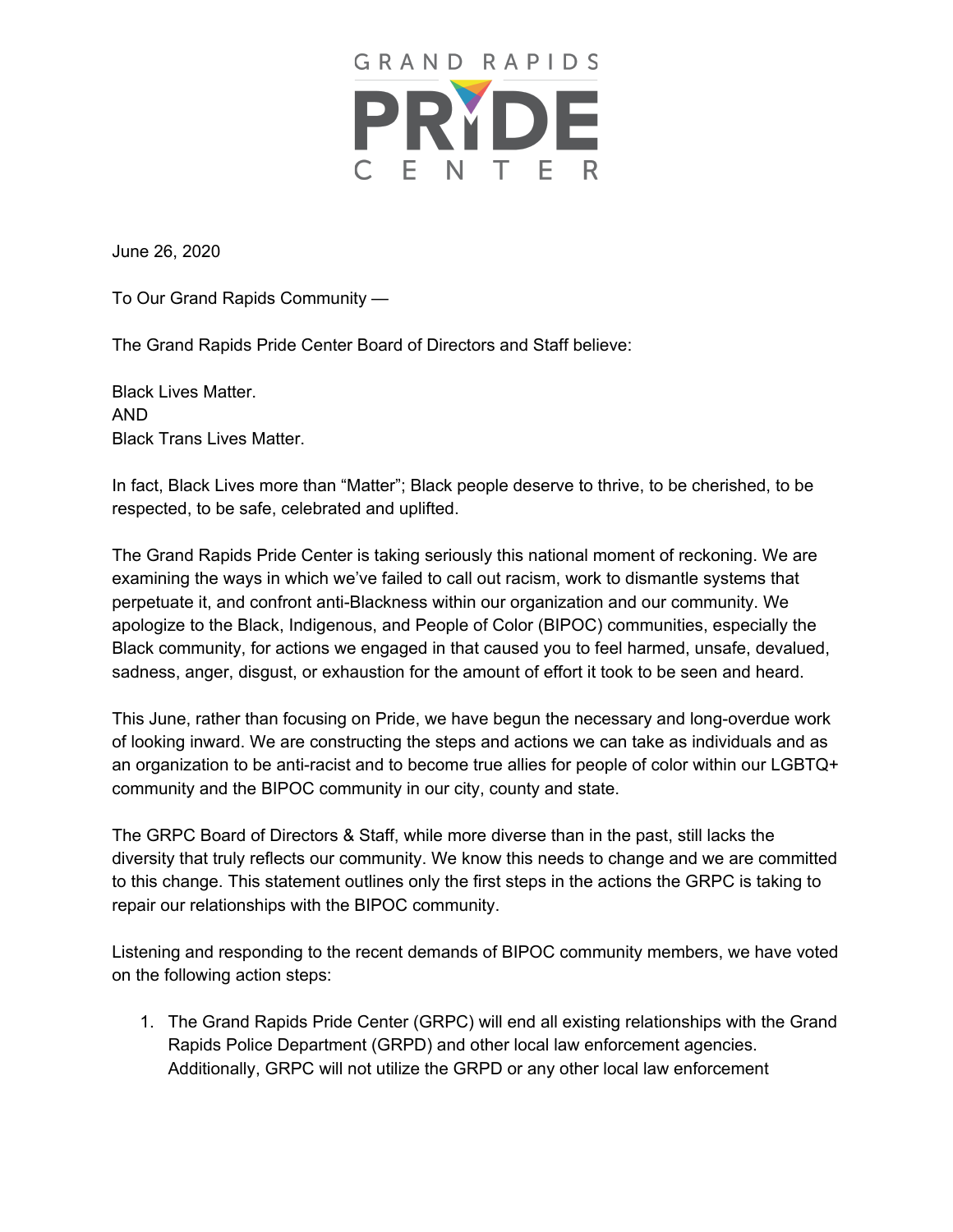

agencies at any GRPC events or initiatives, including Grand Rapids Pride Festival. This will be communicated to GRPD through a letter to GRPD Chief of Police.

- 2. GRPC staff, Board of Directors and interns will undergo racial justice & sensitivity training at least once per year. To be contracted externally with local community knowledge experts (CKE) .
- 3. GRPC Board of Directors will schedule & hold quarterly listening sessions to engage and receive feedback from specific populations of marginalized community members. The purpose of the listening sessions will be to hear from community members on how GRPC can better serve unrepresented LGBTQ+ populations. **2020 tentative listening session dates: August 24, 2020 & November 9, 2020.**
- 4. GRPC will create a process for identifying Community Knowledge Experts to contract with for organizational development and community engagement. GRPC will also develop a compensation structure for contracted CKEs.
- 5. GRPC will update its organizational handbook to include policies & procedures regarding contracting with outside vendors. This will include language and guidance surrounding GRPC requiring vendors to already have undergone cultural sensitivity training and/or have experience in working with the LGBTQ+ and intersecting communities. GRPC will continue to prioritize vendor relationships with LGBTQ+ and/or BIPOC businesses.
- 6. GRPC will update its Board of Directors on-boarding paperwork to include a signed commitment to self learning and development, current Board members included. This document will require the GRPC Board of Directors to engage in actions and direct practices that facilitate self learning and development so GRPC may better serve its LGBTQ+ communities as well as all intersecting communities.
- 7. GRPC will develop a Community Accountability Advisory Committee to ensure that, as an organization, GRPC is responding to community incidents, events and concerns in a timely and culturally-sensitive manner. Requirements of the Community Accountability Advisory Committee will include a diverse make-up of representation, including gender identity, sexual orientation, race, disability-status, and socioeconomic status.
- 8. No Police at Pride. GRPC is committing to not utilizing the Grand Rapids Police Department or any other local law enforcement agency at any future Grand Rapids Pride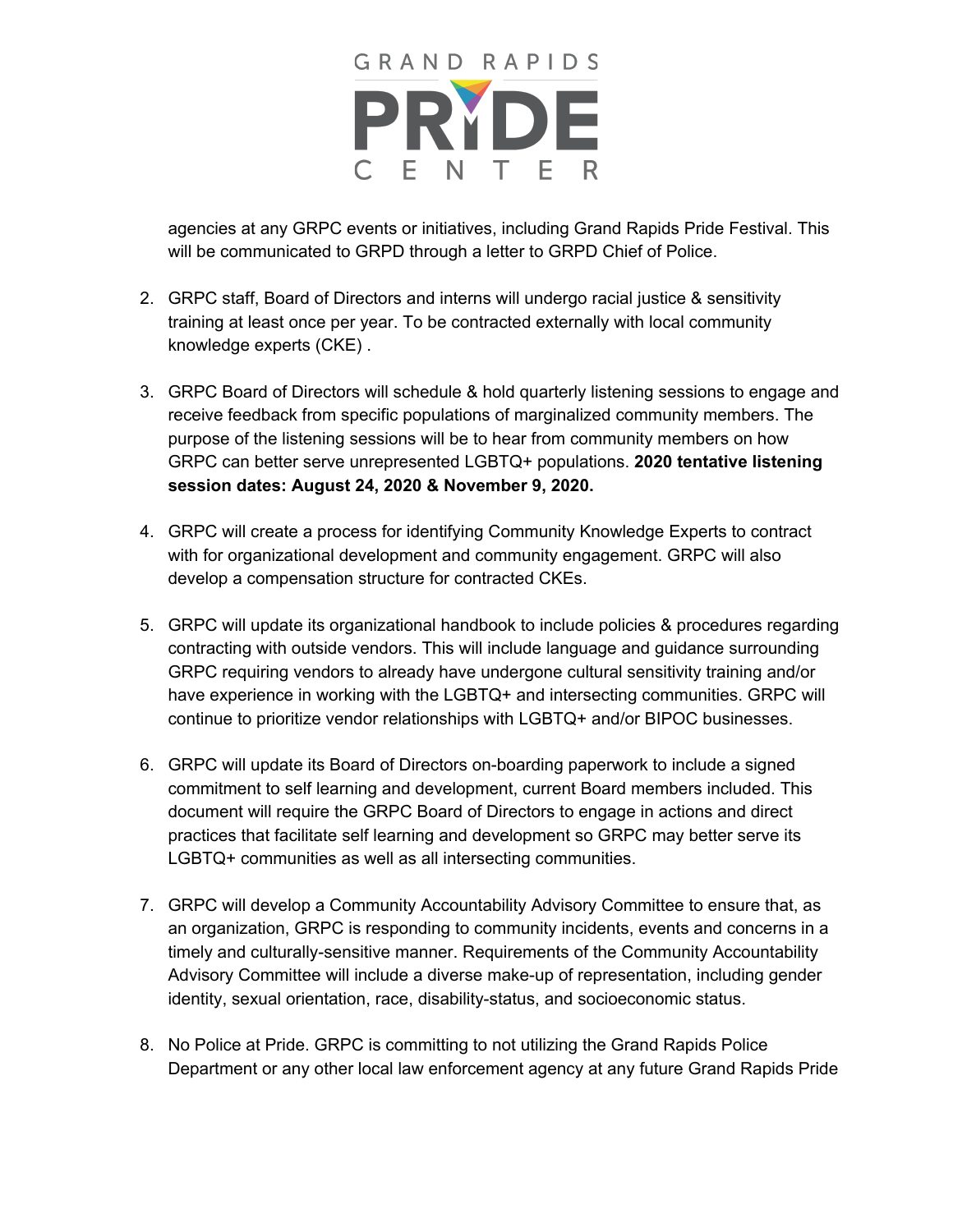

Festival or festival-related event. This will be communicated to Grand Rapid Chief of Police via formal letter.

GRPC will contract with outside vendors to provide safety and security services. Any contracted outside vendor will be held to requirements determined by Action Item #5.

- 9. GRPC will include in all statements related to its commitment to racial equality and the dismantling of systematic racism in our community that Black Lives Matter and Black Trans Lives Matter.
- 10. GRPC will continue to actively recruit diverse members for its Board of Directors. GRPC is committed to avoiding tokenization and emotional labor abuse of the BIPOC community. In an attempt to break the homogeneous cycle of typical Board recruitment and avoid tokenization, Board of Director applications will be open to the public where we will be seeking diverse community members who are active and ready to be engaged in helping to move our organization forward with change.

GRPC will integrate its Board of Directors application into its website to ensure it is easily accessible to any member of the community who wishes to apply.

- 11. GRPC will make a financial contribution of \$100 per month to th[e](https://www.facebook.com/TSCOPD/) Trans [Sistas](https://www.facebook.com/TSCOPD/) of Color [Project-](https://www.facebook.com/TSCOPD/) Detroit through the end of 2020 beginning in June 2020. Additionally, GRPC will request that all committed Grand Rapids Pride Festival 2020 sponsors make a financial contribution of at least \$100 to the [T](https://www.facebook.com/TSCOPD/)rans Sistas of Color [Project-](https://www.facebook.com/TSCOPD/) Detroit or [T](https://www.theokraproject.com/)he [Okra](https://www.theokraproject.com/) [Project](https://www.theokraproject.com/).
- 12. GRPC will request that the Grand Rapids Police Department's budget be reduced from 39% to 32%, allowing approximately \$9 million dollars to be reallocated to public services for communities of color. GRPC will request that the Grand Rapids City Commission begin the process of eliminating any requirement that a percentage of the City of Grand Rapids budget is spent on policing.

Requests will be sent to each Grand Rapids City Commissioner individually as well as the Grand Rapids Mayor and Grand Rapids City Manager.